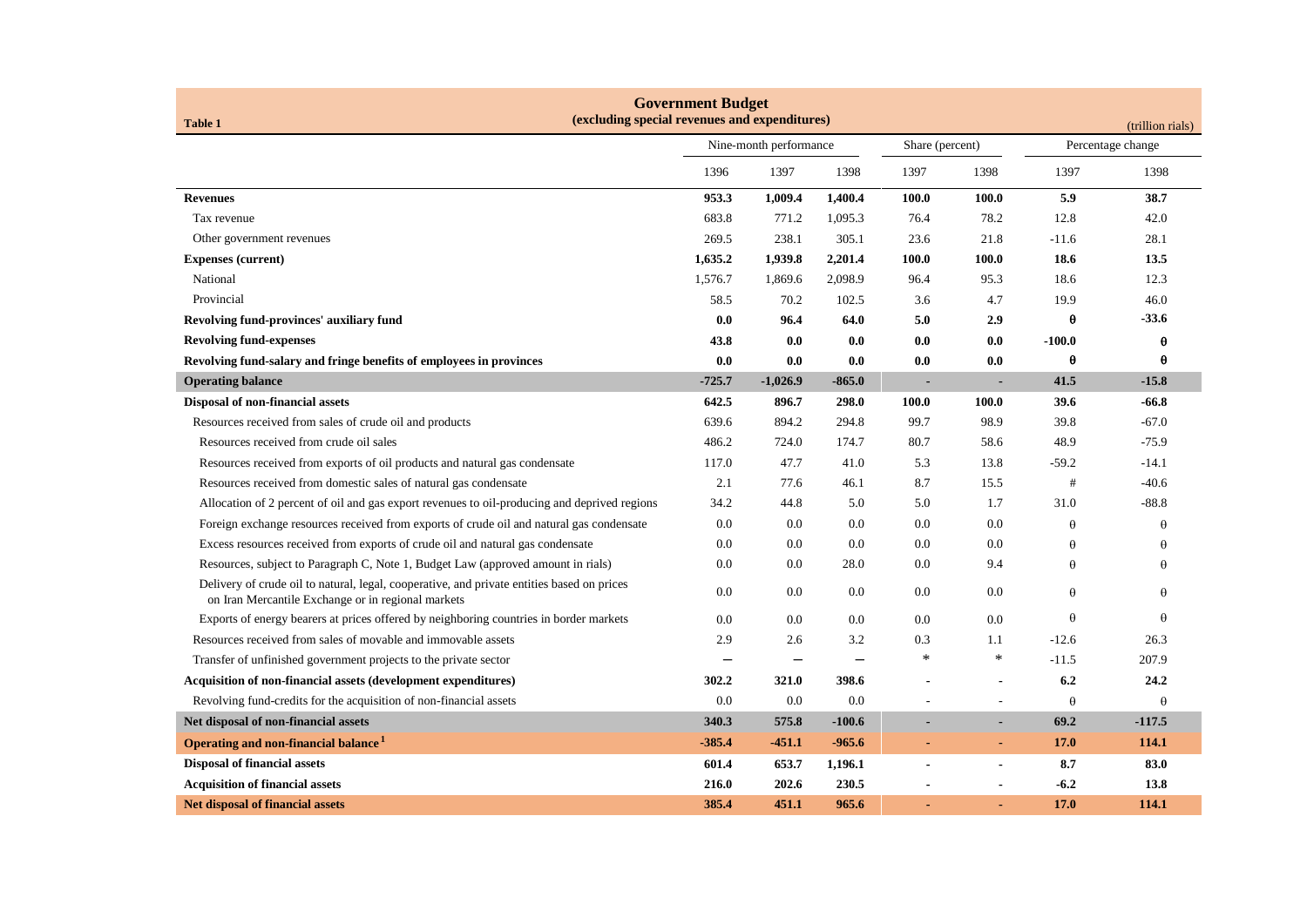| Ratio analysis: (percent) |  |
|---------------------------|--|
|---------------------------|--|

| <b>Revenues to expenses</b>                                                                                        | 58.3    | 52.0    | 63.6    |
|--------------------------------------------------------------------------------------------------------------------|---------|---------|---------|
| Tax revenue to expenses                                                                                            | 41.8    | 39.8    | 49.8    |
| Other government revenues to expenses                                                                              | 16.5    | 12.3    | 13.9    |
| Sum of revenues and disposal of non-financial assets to<br>sum of expenses and acquisition of non-financial assets | 82.4    | 84.3    | 65.3    |
| Tax revenue to sum of expenses and acquisition of non-financial assets                                             | 35.3    | 34.1    | 42.1    |
| Other government revenues to sum of expenses and acquisition of non-financial assets                               | 13.9    | 10.5    | 11.7    |
| Crude oil sales to sum of expenses and acquisition of non-financial assets                                         | 25.1    | 32.0    | 6.7     |
| Operating and non-financial balance to sum of expenses and acquisition of non-financial assets                     | $-19.9$ | $-20.0$ | $-37.1$ |
| Acquisition of non-financial assets to crude oil sales                                                             | 62.2    | 44.3    | 228.1   |
| Acquisition of non-financial assets to expenses                                                                    | 18.5    | 16.5    | 18.1    |

Source: Treasury General, Ministry of Economic Affairs and Finance

<sup>1</sup> It is the sum of the operating balance and the net disposal of non-financial assets.

 $\theta$  Calculation of percentage change is not possible.

 **#** More than 1000 percent increase.

Figure is not a significant decimal fraction.

─ Negligible fraction.